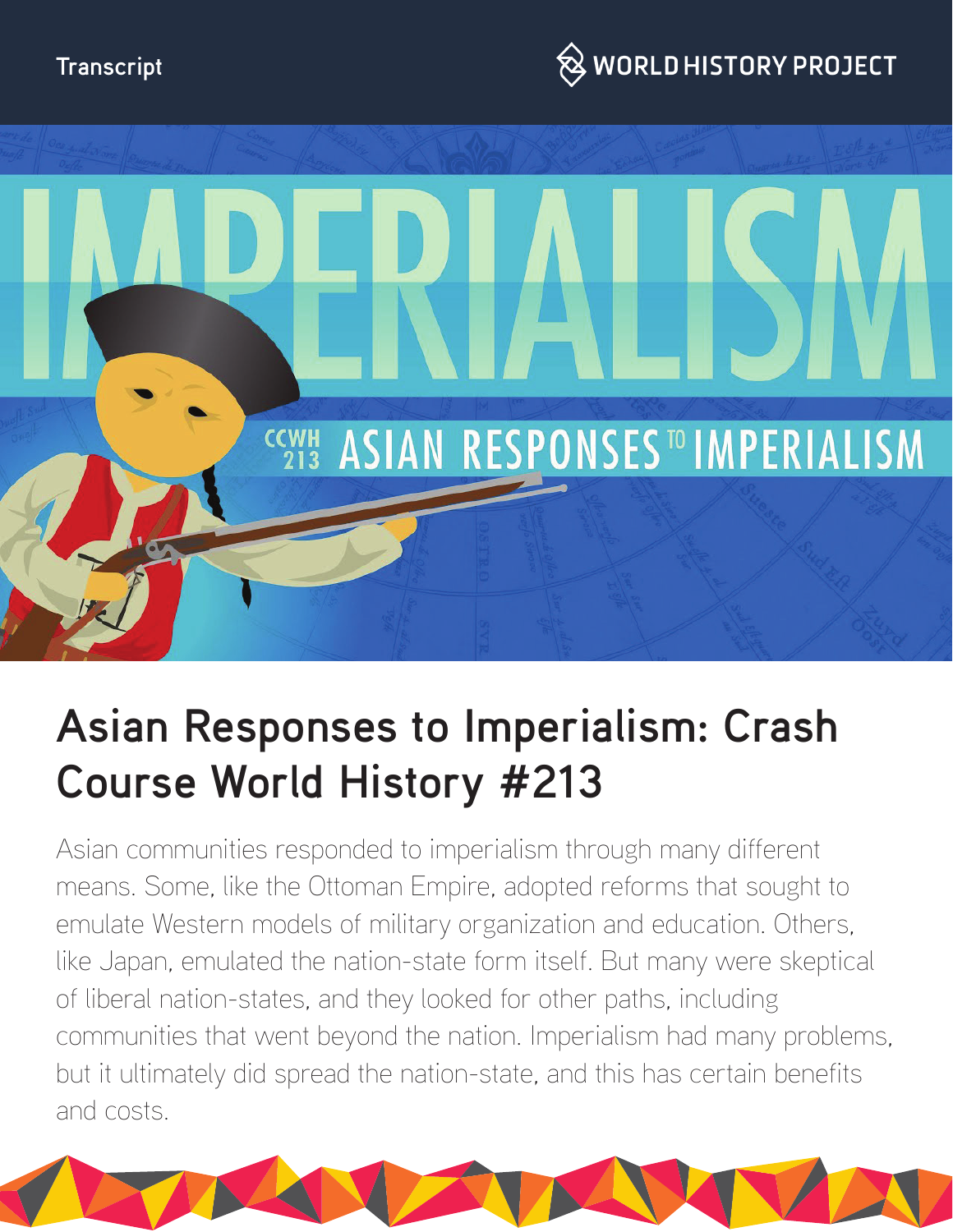

#### **00:01**

*John Green as his younger self groans*

*CCWH theme music plays*

#### **00:30**

*John Green points to East Asia and the Middle East on the globe*

### **01:11**

*Colorized sculptures of the mentioned thinkers*

# **01:36**

*Animation of the 1884 Berlin conference: six men discuss a diagram of Africa which has been divided up between countries; animation of the Destruction of the old summer palace in China; a European man puts a Muslim couple in chains*

# **02:19**

*Animation of an older Asian man schooling a group of people on why Europeans dominated;*  Hi, I'm John Green, this is Crash Course World History, and today, we're going to return to our old friend, the rise of the West.

Mr. Green, we know the West rose. We've talked about this a million times.

Yeah, Me from the Past, I'm sympathetic to your position, but the thing is, this is a big deal in world history circles, and today, we are going to talk about the rise of the West from the perspective of people who don't live there.

So today, we're going to look at how some people who experienced the rise of the West firsthand responded to it. We're going to focus on East Asia and also the Middle East, which is also Asia. Anyway, both of these communities dealt with European imperialism in the 19th and early 20th centuries.

So, just a quick note here, European imperialism affected millions of people, including agricultural and industrial workers, very few of whom left records of their experience. So we end up relying on the words of people who wrote things down—intellectuals. Now, many of those people were European, but in this case, most of what we'll be examining today is covered by a fascinating book by Pankaj Mishra called "The Ruins of Empire: The Revolt Against the West and the Remaking of Asia."

Mishra's book draws heavily from the perspectives of three Asian thinkers, and I will remind you, mispronouncing things is my thing. He looks at Middle Easterner Sayyid Jamal Ad-Din Al-Afghani, Liang Qichao from China, and Rabindranath Tagore from India. Through their eyes, we can see that Asians did recognize the coming dominance of Europe, but they also developed ideas about imperialism that provided a counterweight to Western dominance and gave them a way of imagining their role in this new world. All right, let's go straight to the Thought Bubble.

Although we tend to equate European imperialism with the late 19th century, especially the carving-up of Africa after the Berlin Conference of 1884, for many Asians, the disaster began earlier. In China, the Opium Wars began a train of humiliations, the most memorable of which occurred with the destructed of the Summer Palace in 1860. And imperialism wasn't great for the Muslim world, either. By 1896, Al-Afghani described Muslims under European imperialism this way: "The foreigners chain up Muslims, "put around their necks a yoke of servitude, "debase them, humiliate their lineage, "and they do not mention their name but with insult. "Sometimes, they call them savages "and sometimes regard them as hard-hearted and cruel "and finally consider them insane animals. What a disaster!"

Just like today's historians, Asian intellectuals were quick to recognize that the reason Europeans were able to dominate and humiliate them was Europe's superior industrial technology and organization. One early response was to say, "Well, if you can't beat 'em, join 'em, "or at least try to follow their models of military organization and education." We see this in attempts at reform, like the Tanzimat in the Ottoman Empire. Al-Afghani initially echoed these calls to study

2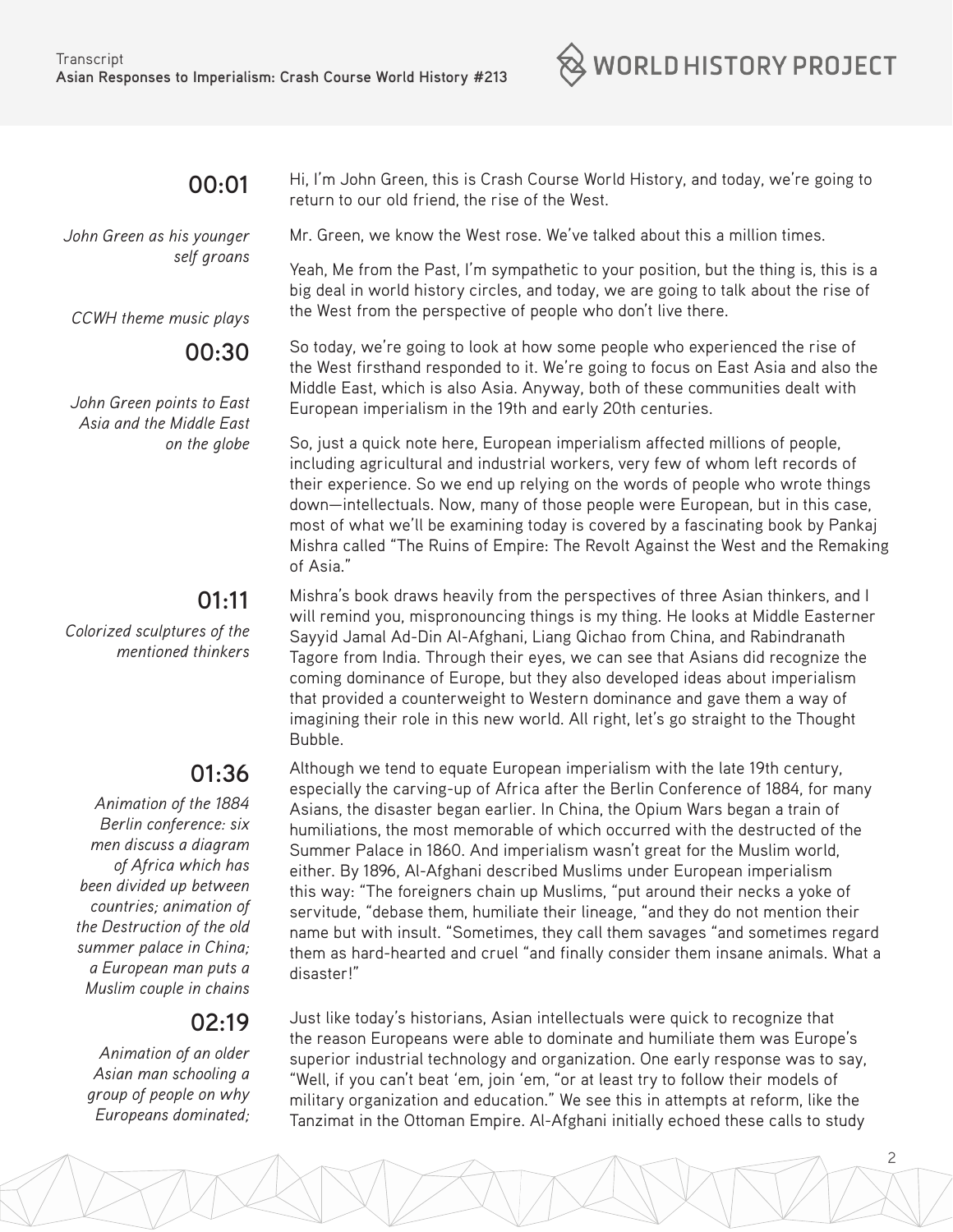$\otimes$  world history project

*he then grabs a rifle and shoots Animation of Tanzimat Discussions, a man speaking to a group of soldiers*

**02:49** 

*Animation of Confucius*

Chinese intellectuals responded similarly to the humiliation of the Opium Wars, with calls for self-strengthening, a phrase coined by its biggest supporter, Feng Guifen. Given China's almost 2,000-year history of an education system based on Confucian values and classical texts—which, to be fair, had worked pretty well for them for most of that time—adopting Western models of education and organization was going to be a tough sell. As Yan Fu, a Chinese writer and translator put it, "China governs the realm through filial piety, "while Westerns govern the realm with impartiality. "China values the sovereign, "while Westerners esteem the people. "China prizes the one way, "while Westerners prefer diversity. "In learning, Chinese praise breadth of wisdom, while Westerners rely on human strength."

science and philosophy, but his comparison of philosophers with prophets was too

radical for the Ottomans, and he ended up being expelled from Istanbul.

*Colorized photograph of Kang Youwei* One Chinese reformer, Kang Youwei, took up the challenge of blending Western and Chinese ideas of governance by attempting to update Confucianism for the modern world and arguing that political reform and mass mobilization were central concerns for Confucius himself. Thanks, Thought Bubble.

> So all of that gets to a big question: Imperialism was a disaster for a lot of people, but there were things about what the West was doing to control much of the world that were obviously working. So the question for people outside the West became: What, if anything, do we take from this and try to borrow and integrate into our own communities?

Well, in addition to education and military reforms, many Asian intellectuals felt that Europe's strength was rooted in its political organization, into nation-states. That sounds a lot like today's historians and also economists. Everyone's crazy about nation-states. Except the Mongols. And you know what? I stand with the Mongols on that. I think empire is underrated. I would make an excellent emperor, for instance. You know what they'd call me, Stan? Genghis John. Anybody? Yeah? I hate myself.

But anyway, some of these intellectuals became proponents of nationalism. Like, by 1879, Al-Afghani was advocating that Muslims begin to think of themselves as a nation, in the sense of a culturally unified people. Here he is in words that recall the German nationalists of the time: "There is no happiness except through nationality, "and no nationality except through language. "A people without unity and a people without literature "are a people without language. "A people without history are a people without glory, "and a people will lack history "if authorities do not rise among them "to protect and revivify "the memory of their historical heroes "so that they may follow and emulate. "All this depends on a national education, "which begins with the fatherland, "the environment of which is the

*Montage of photos and art depicting military soldiers and a government meeting*

> *Drawing of the Mongols with a speech bubble "we're the exception!"; video of Mongols riding on horseback, dragging bodies behind them*

> > **04:30**

**03:45** 

*Scrolling text*

3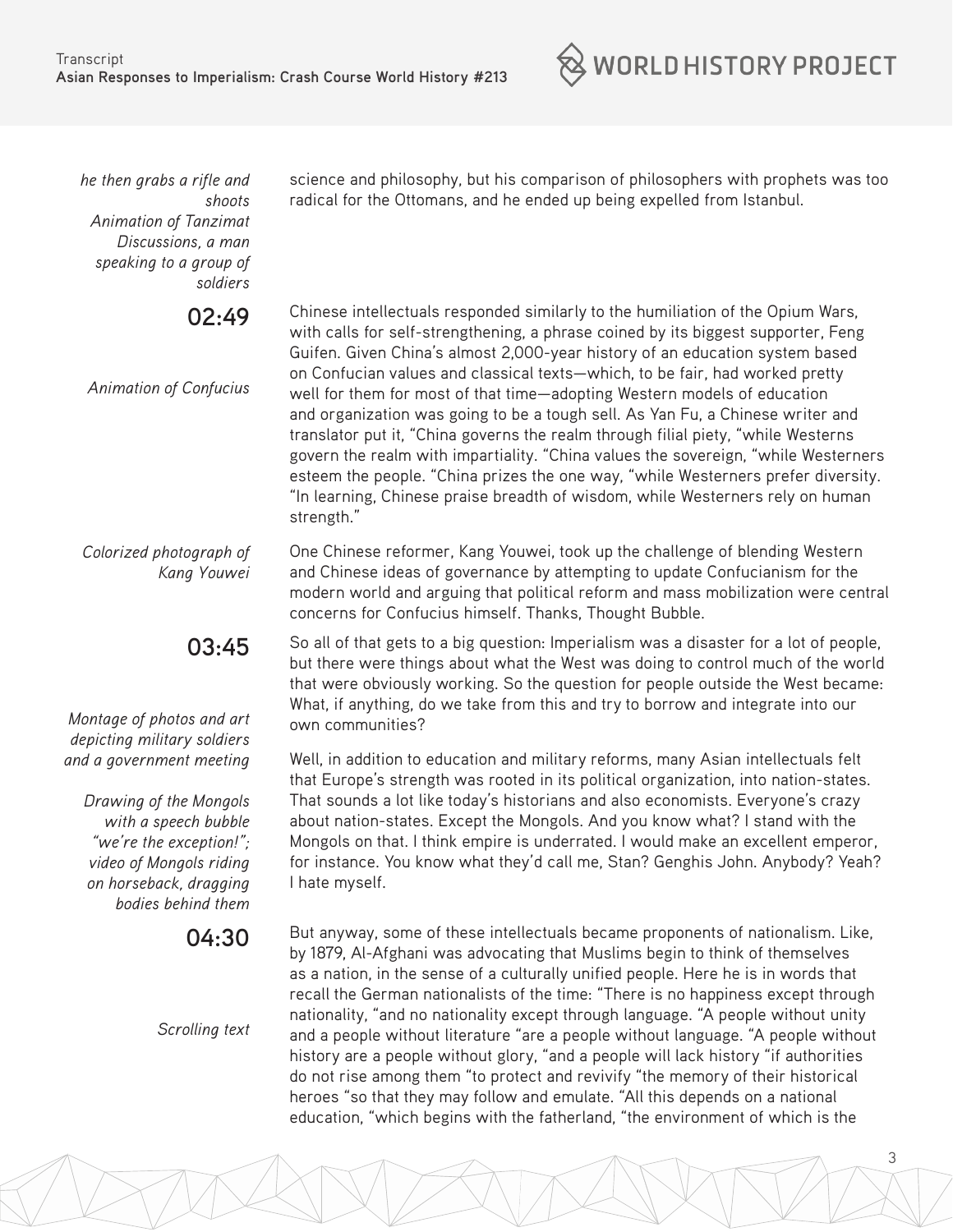$\otimes$  world history project

fatherland, and the end of which is the fatherland." Are you sure that wasn't a German nationalist, Stan? Because that was a lot of "fatherlands." Maybe it was translated by a German.

**05:21** 

*An older map of "British India" Photo montage of Hindus in India; colorized photo of Aurobindo Ghose speaks: John Green drinks a Dr. Pepper*

**05:58** 

*Montage of photos and art showing Japan's elaborate cities; photo of Japanese Imperial army*

# **06:36**

*Painted depiction of the Versailles Treaty*

*Scrolling text*

And then there's India. As the most thoroughly colonized Asian territory, India's

feelings about nationalism were very complicated. Some Indians wanted to create a European-style state organized around Hinduism, but of course, India had a large Muslim minority, and also, Hinduism, with its caste divisions, wasn't great for creating political unity. Others, like Aurobindo Ghose, were critical of adopting too many European ideas, worrying that India, quote, "was in danger of losing its soul by an insensate surrender to the aberrations of European materialism." Aberrations of European materialism? I don't know what you're talking about. Oh, that is delicious—hold on, I got to play Floppy Bird for a second.

But many Asians considering adopting European models of nationalism looked to one of its biggest success stories: Japan. For Europeans, Japan became kind of a confirmation of a modernization program: Industrialization, centralization, and to a lesser degree, liberal constitutionalism, could work. And this was also true to some extent for Asian intellectuals, including Liang Qichao and Rabindranath Tagore, both of whom visited Japan. But ultimately, Japan didn't provide a great model for other Asians attempting to reform their own states, especially because Japan embarked on its own imperial expansion. It's almost as if, in addition to industrialization and centralization and etc., imperialism was just part of building a strong nation-state.

So by the early 20th century, many Asian intellectuals were looking beyond Western models. Some, like Liang Qichao and Al-Afghani, considered supranational movements, like Pan-Asianism and Pan-Arabism. They envisioned these huge political conglomerates that could transcend Europe's dominance, but eventually, both they and Tagore turned to their own traditions as a source of strength. And what they all had in common was a loss of faith in liberal democracy as a source of strength, especially after the Versailles Treaty in 1919. Like, after flirting with Pan-Arabism and being expelled from a different Ottoman city—this time Cairo—Al-Afghani became convinced that, quote, "Modernization hadn't secured the Ottomans against infidels. On the contrary, it had made them more dependent." He embraced the idea that the best defense against the West was Islam. Mishra says of this, "As he saw it, attacking religion "risked undermining the moral basis of society altogether "and weakened the bonds that held communities together, "precisely the weakening that had plunged Muslims everywhere into crisis."

4

**07:35** Now, this doesn't mean that he became what we today think of as an Islamist radical or an anti-modernist. Instead, he believed that the Quran contained its own calls for reform, and that Islam could be a catalyst for change. Ultimately, Al-Afghani believed that the transformation of Islamic society had to come from within. Like his favorite Quranic injunction was: "God does not change the condition of a people until they change their own condition."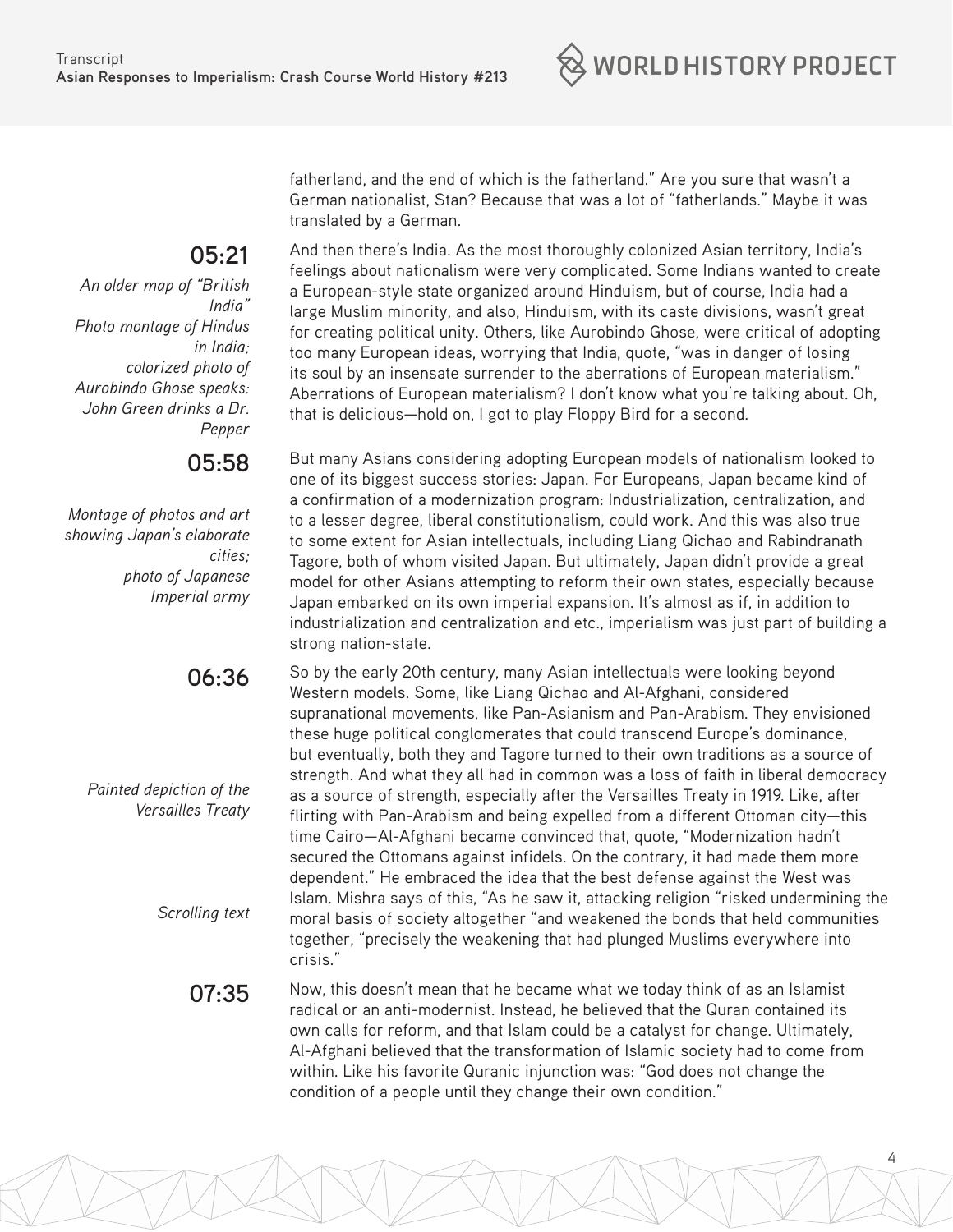

In China, Liang Qichao came up with a different source of reform, the strong state. After the failure of the Boxer Rebellion in 1901, he wrote his awesomely titled "On the New Rules for Destroying Countries." This was a critique of European imperialism, but it was also a call for a strong, somewhat authoritarian state that could stand up to the West. Nah, China would never do that—oh, wait. Wait a second—they did! Eventually, he came to the conclusion that the Chinese people must now accept authoritarian rule. They cannot enjoy freedom. Well, that's pretty extreme.

Oh, it's time for the Open Letter. But first, let's see what's in the globe today. Oh, look, it's some underappreciated authoritarian rulers. An open letter to authoritarianism.

Dear authoritarianism, Listen, I am all for democracy, but the tyranny of the majority is no joke. And there have been many times when democratically elected governments were less pluralistic than authoritarian ones. Not only that, if you can keep corruption out of it, there is an astonishing efficiency to doing it your way. Like, who's going to make this decision? Oh, I know, the queen! It's always the queen. No need for exploratory committees or different houses of Congress—the queen can do it! Maybe I'm just a little frustrated with Congressional gridlock, authoritarianism, but I kind of think you're underrated. Best wishes, John Green. P.S. Just want to confirm that I am not advocating for authoritarian rule in the United States.

So Liang also visited the United States, which made him more convinced that liberal democracies did not provide an answer, especially because they discriminated so much against Asians. And then, World War I and the insane mapdrawing spree of the Treaty of Versailles just further confirmed all of it. I mean, despite the lofty rhetoric of Woodrow Wilson's Fourteen Points and the League of Nations and everything, the result of the war looked suspiciously like the pre-war imperialism that many Asians believed was a cause of the war in the first place.

But perhaps no one was more skeptical of the "if you can't fight 'em, emulate 'em" strategy of dealing with imperialism than Indians. Gandhi, for instance, went very far in his critique of the West's modernism, saying that it lacked spiritual freedom and social harmony, even rejecting many aspects of the Industrial Revolution itself. I mean, this was a person who sewed his own clothes. And interestingly, one of the most vocal Indian critics of the West was the one who was perhaps most positively received there.

Tagore won the Nobel Prize for Literature in 1913 for a body of work that essentially said, "You guys are terrible at everything." To quote Mishra, Tagore's message to the West was "that their modern civilization "built upon the cult of money and power "was inherently destructive and needed to be tempered by the spiritual wisdom of the East." Now, he didn't reject industrialization completely, and he acknowledged that, quote, "The age belongs to the West, and humanity must be grateful to you for your science," but cautioned an audience in New York that, quote, "You have exploited those who are helpless and humiliated those who are unfortunate."

#### **08:30**

*Three animated people pop out of the globe*

# **09:16**

*Black and white photograph of a US city; Photo of soldiers shooting from trenches*

### **09:44**

*Photographs of many people greeting Gandhi*